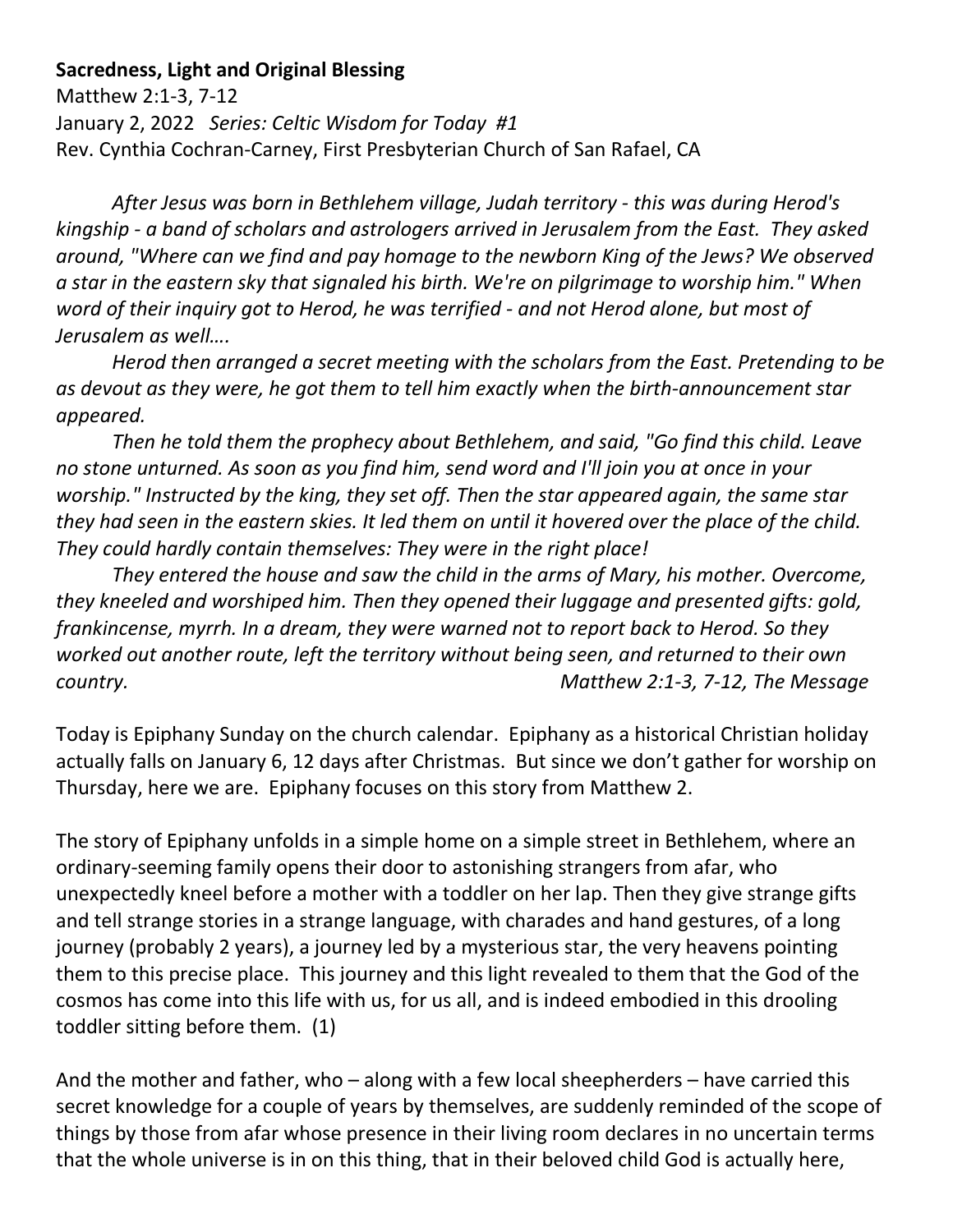one of love who will bring hope to those with little worldly power and will turn the world upside down. The story goes that these wise ones saw something in the heavens - a light, a star, planets, a comet. And that light led them to a child. And then it is revealed that this child was a light to all people, not only the Jews, but to the whole world, to foreigners like them. This is not a tribal story, not insiders and outsiders but a cosmic story of connections.

Epiphany is rooted in this cosmic story of light and crossing boundaries and deep wisdom of recognizing truth in new ways. John Philip Newell invites us to see that Celtic Spirituality in both its pre-Christian and Christian forms is a cosmic theology. And it begins with light. In the introduction, he writes about this thread of seeing Divine Light in all people:

I began my presentation in Ottawa by using a phrase from the prologue to John's Gospel, "The true light, which enlightens everyone, was coming into the world" (1:9). I spoke of the way the Celtic tradition invites us to look for this light in one another and in everything that has being. Attending the talk that evening was a young Mohawk Elder who had been invited to be there specifically to make observations at the end of my talk about the resonances between Celtic and Native wisdom. The Mohawk Elder stood with tears in his eyes as he spoke, "…. I have been wondering where we would be as a Western world tonight, if the mission that had come to us from Europe centuries ago had come expecting to find light in us." (2)

Such a profound and wrenching query. Divine light in and for all people. Newell points us to one of the first teachers in Celtic Britain who asserted this. God's light in all people and for all people was recognized by Pelagius, a monk in Wales who was living and writing in the 4th century. He wrote about the sacredness of each person and the light even in a newborn's eyes. Each person has this divine love and light in them. All people are blessed by God. We would say - original blessing. The most typical mark of the spirituality of the Celtic tradition apparent in Pelagius' writings is his strong sense of the goodness of creation, in which the life of God can be glimpsed. "Everywhere," he says, 'narrow shafts of divine light pierce the veil that separates heaven from earth."

Pelagius was writing at the same time as Augustine whose theology was very different. Through his reading of scripture, experience and limited vision, Augustine proclaimed that humanity was full of sin from the moment of birth. And it was through the church, priests, that people could be saved from their sin and damnation. By this point in history, Christianity in many ways had been co-opted by the secular powers. The church was wedded to empire way of thinking. Some people are better, holier, more powerful than others. Us and them, clean and unclean, a duality of thinking.

I do not know my church history in depth to give a rationale for Augustine. What Newell suggests is that this conflict is an early example of how a Celtic Christian way of seeing was ignored and even banished from the church. Empire way of thinking could not tolerate this light in and for all people.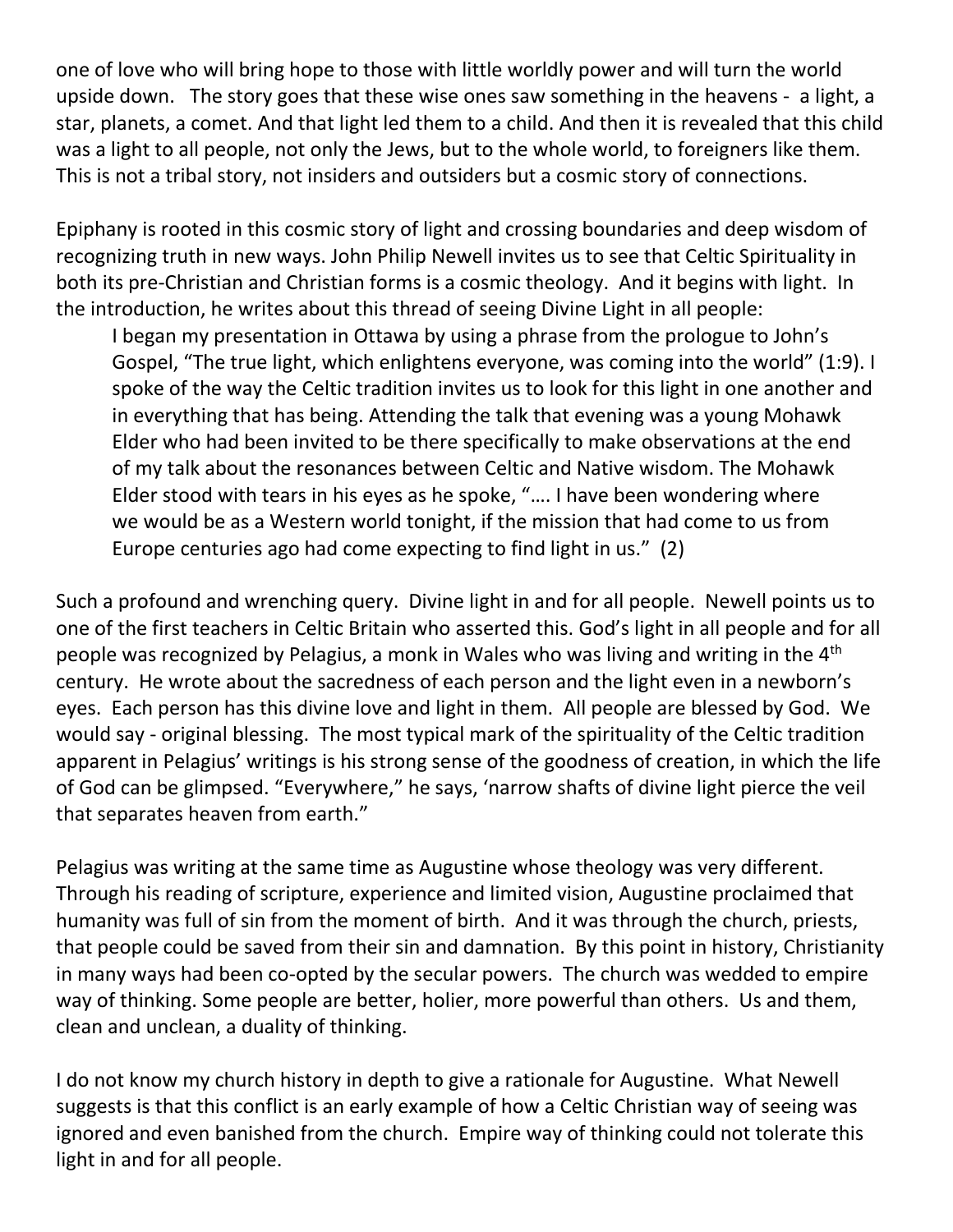One way to see the story of Epiphany is that it is a story of empire thinking vs. Celtic wisdom.

Herod, empire incarnate, so-called king, is notably insecure and obsessed with his reputation, locked away in his fortress, raging in fear, causing all in the land to be terrified and worried about what he might do, because he's fixated on this perceived threat to his power and authority. There is a baby, he's told by these foreigners, who has been born specifically to claim what has been his title, "The King of the Jews." So he uses manipulation and flattery to try to coerce these scholars from another land to do his bidding - as though they are under his jurisdiction or influence – so that he can stamp out a potential usurper by any means necessary. The horror of his actions are described in verse 16. *Herod, when he realized that the scholars had tricked him, flew into a rage. He commanded the murder of every little boy two years old and under who lived in Bethlehem and its surrounding hills.*

Oh, Herod. Poor, frightened, tormented Herod. This story is so much bigger than you. It's so much longer, deeper, stronger and more significant. God is doing this thing. God has come, Divine love is here among us. Your power is not the ultimate power.

This reality – of a whole world and creation indivisibly connected to God and each other, of all nature in harmony, and all people in family, with God as the true sovereign, who rules in disconcerting vulnerability and incontestable strength – is happening.

And it can never be thwarted. Not by ego-maniacal leaders, or their misguided and vengeful followers, not by the wisdom of the sages, or the coercion of earthly power, not by the tragic dysfunction of broken systems, not by a pandemic, or brutal violence or tragic suffering, not by anything human beings can forget or demand, or mess up or succeed at.

And yes, we do a whole lot to muck it up –accidentally or on purpose. We can act like we are divided, we can kill, and blame, and shut down, and overlook each other. We can ravage our own hearts and minds and go numb or afraid – fear can make us do terrible, heartless things.

But we can wake up and remember the deeper truths. We can learn from the story of Epiphany and the wise ones following the light. Newell summarizes the truths we can learn from Pelagius, themes of sacredness that clashed with the way empire worked.

 The sacredness of the human soul – people are not just there to be controlled or used, but treated with reverence and encouraged to build relationships The sacredness of nature – we must honor the body of the earth as a living body The sacredness of spiritual practice – truth is offered not only from those in power,

but accessed from deep within everyone The sacredness of wisdom  $-$  it is found in all people, all religions, all cultures The sacredness of compassion – see, feel and act in ways that show concern for others  $(3)$ All of these go against the inequities upon which empire thinking was built.